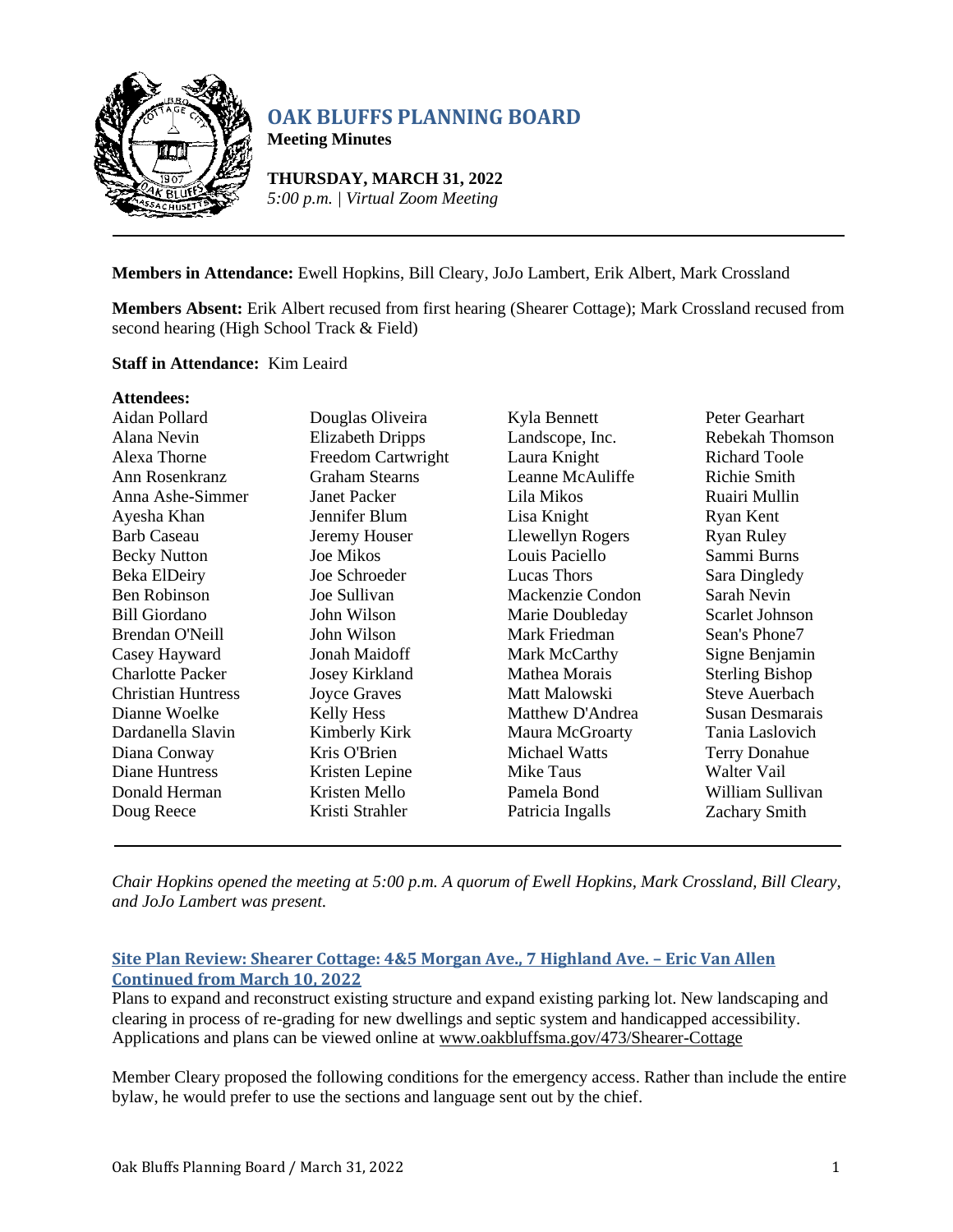*"Vital access standards will require road improvements on the following roads: Glenwood Ave., Highland Ave., Morgan Ave., Church Ave. in accordance with the following standards: and criteria of Chapter 18 527 CMR 1.00, Massachusetts Comprehensive Fire Safety Code."*

*Code references: 527 CMR 1.00*

#### *18.2.3.4.1.1*

*Fire department access roads shall have an unobstructed width of not less than 20 feet (6.1 m). Fire department access roads constructed in the boulevard-style shall be allowed where each lane is less than 20 feet but not less than ten feet when they do not provide access to a building or structure.*

*18.2.3.4.3 Turning Radius*

*18.2.3.4.3.1*

*The minimum inside turning radius of a fire department access road shall be 25 feet. The AHJ shall have the ability to increase the minimum inside turning radius to accommodate the AHJ's apparatus.*

*18.2.3.4.3.2 Turns in fire department access roads shall maintain the minimum road width.*

Member Cleary said his other concern is that there is not enough parking for what is proposed with the size of the inn and number of rooms. He is also concerned with the topography for 12 parking spaces but leaves that to the landscape designer. In addition, the handicapped parking next to the pole looks very tight and this is an important element and needs to be adequate.

Member Lambert said she is concerned too about the handicapped parking space. Also concerned with electric cars and taking five years to allow for them. Thinks at least one charging station should be put in within a 2-year period instead. Also said the road on left hand side going to the back is tight but this was addressed by Member Cleary.

Member Crossland said he echoed what has been said about road access and the handicapped parking space.

Chair Hopkins said he'd propose breaking up the parking conditions into three categories that must be approved by planning board:

- 1. Elevation improvements parking lot configuration plan
- 2. Shading and lighting plan
- 3. ADA compliance and all ratios for ADA parking, will need signoff

He also agreed with Member Cleary that all vital access compliance standards as reference by the fire chief in his 3/14/22 email be achieved for approval of this plan. He agreed with Member Lambert that alternative energy charging stations should be installed within two years.

Chair Hopkins suggested a fourth condition that all new construction comply with current zoning setback requirements. Members Crossland and Lambert were comfortable with this condition. Member Cleary said he is not sure.

Member Crossland made a motion to accept these four conditions. Member Lambert said Member Cleary had reservations. Member Cleary said he thought they should vote on conditions one at a time.

Member Cleary made a motion to accept the first condition on vital access standards with code references. Member Crossland seconded. All were in favor, 4-0.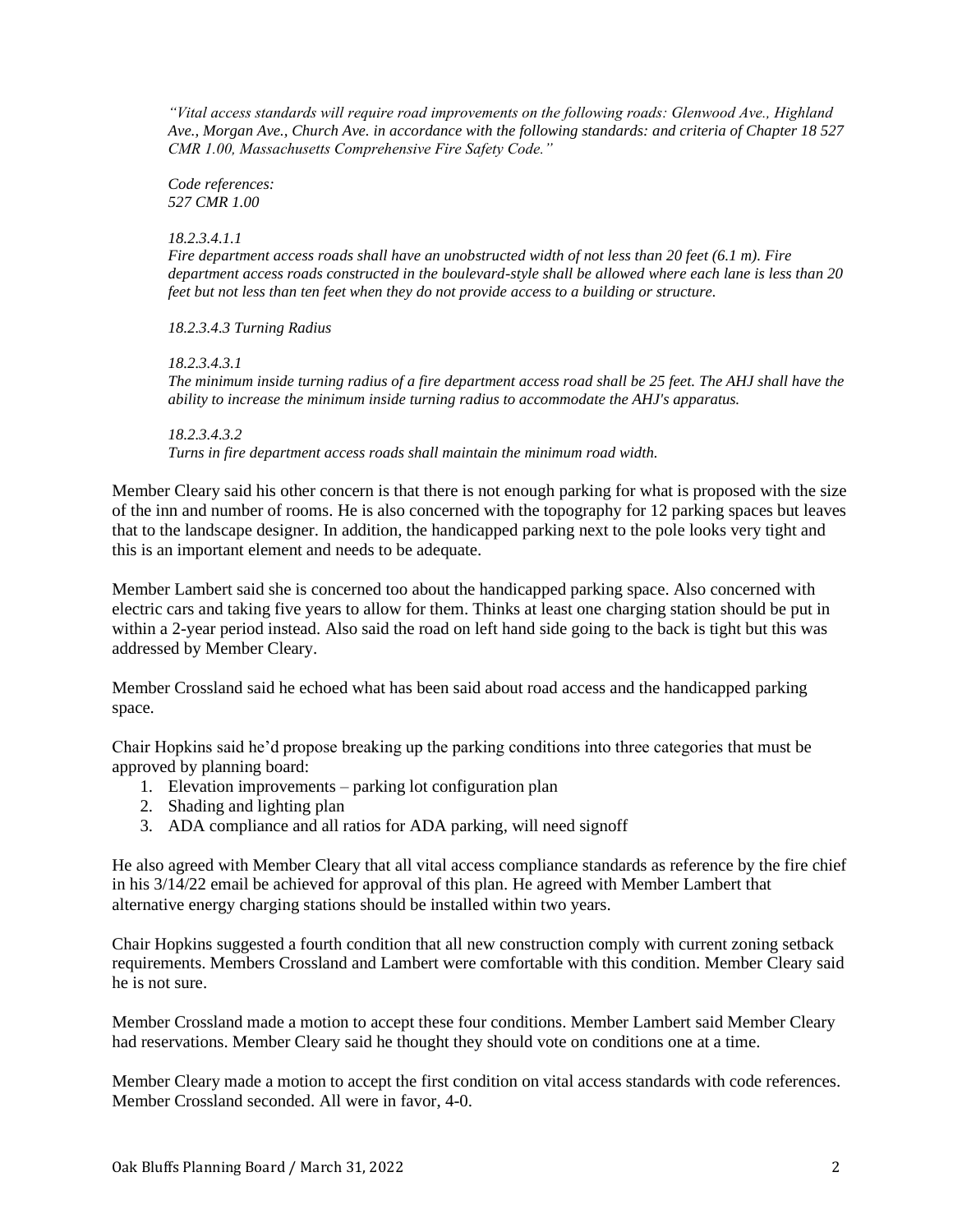Member Cleary made a motion on the three components of parking: elevation improvement, shading and lighting improvements, and conforming to ADA parking and ratio guidelines. Member Lambert seconded. All were in favor, 4-0.

Member Lambert made a motion that at least one alternative energy, electric charging station be installed within two years. Member Cleary seconded. All were in favor, 4-0.

Chair Hopkins asked if a motion could be made that all new construction conform to current zoning setbacks. No one seconded, motion failed.

Member Cleary made a motion to approve the site plan review with the three conditions as outlined. Member Lambert seconded. A roll call vote was taken. Motion passed unanimously, 4-0.

*A site plan decision will be written and shared with the Zoning Board of Appeals for them to consider as they review applicant for a special permit.*

## **Approval of Minutes**

Member Cleary made a motion to approve the March 10, 2022, meeting minutes as written. Member Lambert seconded. A roll call vote was taken and motion passed 4-0

*- A 12-minute recess was taken. Meeting resumed at 5:30pm –*

*A quorum of Ewell Hopkins, Erik Albert, Bill Cleary, and JoJo Lambert was present.*

## **PUBLIC HEARING: Martha's Vineyard Regional High School Track and Synthetic Turf Field Special Permit Application – continued from March 24, 2022**

*In accordance with the provisions of M.G.L Chapter 40A, Sections 9 and 11, and Oak Bluffs Zoning Bylaw 10.3, the Planning Board held a remote public hearing on Thursday, February 10, 2022 at 5:00 pm and continued to February 24, 2022; continued to March 24; and now continued to March 31, on the application of Superintendent Matthew D'Andrea on behalf of Martha's Vineyard Regional High School, 100 Edgartown-Vineyard Haven Road, Map 55 Parcels 2 and 4. Applicant seeks a special permit under Oak Bluffs Zoning Bylaw Section 8.2 –Water Resource Protection Overlay District (WRPOD) for the installation of a 400m Track and Synthetic Turf Field. The application, plans and all currently available relevant documents are online. Additional studies and reports will be added to the file when they come available. See:<https://www.oakbluffsma.gov/412/High-School-Track-and-Field> Please forward comments to Planning Board Administrator, PO Box 1327, Oak Bluffs, MA 02557 or via email: [planningboard@oakbluffsma.gov](mailto:planningboard@oakbluffsma.gov)*

Last week we exhausted public comment for those in support. Tonight, we will ask if there is any more comment in support. The planning board has already done a site plan review and reviewed the overall tenor of the project we are currently working within the confines of Section 8.2 Which is the water resource protection overlay district, and the criteria, establishing that special permit, so we are speaking and considering aspect of water resource protection in a sensitive overlay district. He asked that those direct your comments to the materials, the proposal and its impact on the groundwater, that would be helpful general comments of support are welcome but there has been a lot of public requests that we move the process along.